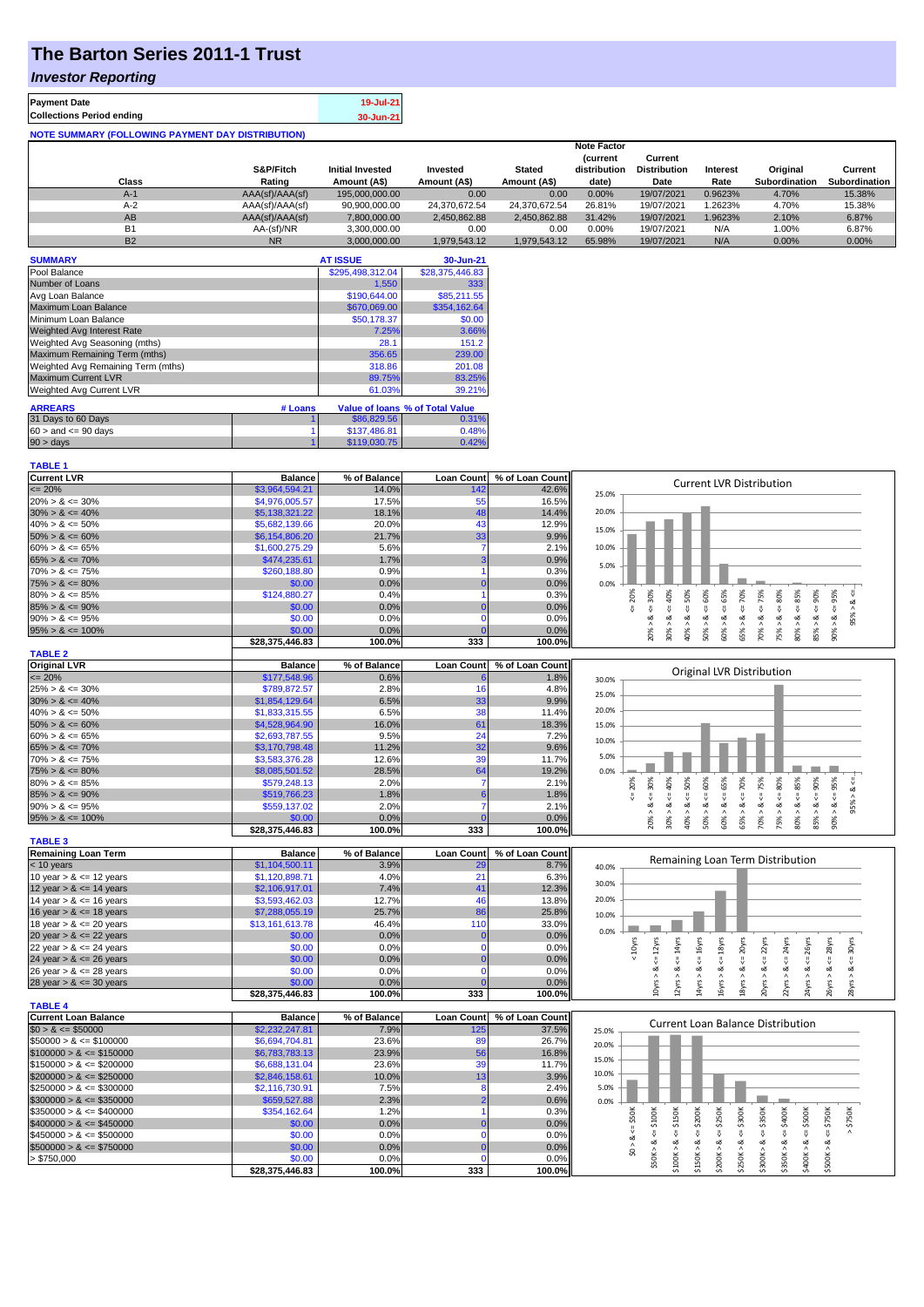## **The Barton Series 2011-1 Trust**

### *Investor Reporting*

| <b>Payment Date</b><br><b>Collections Period ending</b>               |                                   | 19-Jul-21<br>30-Jun-21 |                         |                          |                                                                                                                                                                                                     |  |  |  |
|-----------------------------------------------------------------------|-----------------------------------|------------------------|-------------------------|--------------------------|-----------------------------------------------------------------------------------------------------------------------------------------------------------------------------------------------------|--|--|--|
| <b>TABLE 5</b>                                                        |                                   |                        |                         |                          |                                                                                                                                                                                                     |  |  |  |
| <b>Loan Seasoning</b>                                                 | <b>Balance</b>                    | % of Balance           | <b>Loan Count</b>       | % of Loan Count          |                                                                                                                                                                                                     |  |  |  |
| $= 6$ mths                                                            | \$0.00                            | 0.0%                   |                         | 0.0%                     | Loan Seasoning Distribution<br>100.0%<br>90.0%                                                                                                                                                      |  |  |  |
| $> 8 \le 12$ mth                                                      | \$0.00                            | 0.0%                   | 0                       | 0.0%                     | 80.0%                                                                                                                                                                                               |  |  |  |
| $12 > 8 \le 18$ mths<br>$18 > 8 \le 24$ mths                          | \$0.00<br>\$0.00                  | 0.0%<br>0.0%           | $\mathbf 0$             | 0.0%<br>0.0%             | 70.0%<br>60.0%                                                                                                                                                                                      |  |  |  |
| $2 > 8 \le 3$ years                                                   | \$0.00                            | 0.0%                   |                         | 0.0%                     | 50.0%                                                                                                                                                                                               |  |  |  |
| $3 > 8 \le 4$ years                                                   | \$0.00                            | 0.0%                   | $\mathbf 0$             | 0.0%                     | 40.0%<br>30.0%                                                                                                                                                                                      |  |  |  |
| $4 > 8 \le 5$ years                                                   | \$0.00                            | 0.0%                   |                         | 0.0%                     | 20.0%                                                                                                                                                                                               |  |  |  |
| $5 > 8 \le 6$ years                                                   | \$0.00                            | 0.0%                   | $\mathbf 0$             | 0.0%                     | 10.0%<br>0.0%                                                                                                                                                                                       |  |  |  |
| $6 > 8 \le 7$ years                                                   | \$0.00                            | 0.0%                   |                         | 0.0%                     |                                                                                                                                                                                                     |  |  |  |
| $7 > 8 \le 8$ years                                                   | \$0.00                            | 0.0%                   | $\mathbf 0$             | 0.0%                     | 6 mths<br>$\leq 12$ mth<br>$12 > 8$ <= 18 mths<br>24 mths<br>$\leq$ = 9 years<br><= 3 years<br>$\leq$ = 4 years<br><= 5 years<br>6 years<br>$\le$ = 7 years<br>$\leq$ = 8 years<br>$\le$ = 10 years |  |  |  |
| $8 > 8 \le 9$ years<br>$9 > 8 \le 10$ years                           | \$0.00<br>\$0.00                  | 0.0%<br>0.0%           | $\Omega$                | 0.0%<br>0.0%             | 8<br>V<br>V                                                                                                                                                                                         |  |  |  |
| > 10 years                                                            | \$28,375,446.83                   | 100.0%                 | 333                     | 100.0%                   | ಷ<br>ಷ<br>4 > 8<br>5 > 8<br>6 > 8<br>7 > 8<br>8 > 8<br>ø<br>$18 > 8$ .<br>$9 - 8$<br>$\hat{2}$<br>$\stackrel{\wedge}{\scriptstyle\pi}$                                                              |  |  |  |
|                                                                       | \$28,375,446.83                   | 100.0%                 | 333                     | 100.0%                   |                                                                                                                                                                                                     |  |  |  |
| <b>TABLE 6</b>                                                        |                                   |                        |                         |                          |                                                                                                                                                                                                     |  |  |  |
| Postcode Concentration (top 10 by value)                              | <b>Balance</b>                    | % of Balance           | <b>Loan Count</b>       | % of Loan Count          | Geographic Distribution                                                                                                                                                                             |  |  |  |
| 5700<br>2617                                                          | \$1,353,659.91<br>\$891,773.16    | 4.8%<br>3.1%           | 5                       | 4.8%<br>1.5%             | 0.2%                                                                                                                                                                                                |  |  |  |
| 5159                                                                  | \$789,215.36                      | 2.8%                   |                         | 1.8%                     | 18.4%                                                                                                                                                                                               |  |  |  |
| 5108                                                                  | \$734,906.99                      | 2.6%                   |                         | 2.1%                     |                                                                                                                                                                                                     |  |  |  |
| 5162                                                                  | \$651,223.42                      | 2.3%                   |                         | 1.8%                     | 5.4%                                                                                                                                                                                                |  |  |  |
| 2605                                                                  | \$641,387.75                      | 2.3%                   |                         | 1.2%                     |                                                                                                                                                                                                     |  |  |  |
| 2620                                                                  | \$583,202.47                      | 2.1%                   |                         | 1.5%                     | 56.7%                                                                                                                                                                                               |  |  |  |
| 5095                                                                  | \$524,626.89                      | 1.8%                   | 5                       | 1.5%                     |                                                                                                                                                                                                     |  |  |  |
| 2614                                                                  | \$474,172.97                      | 1.7%                   | 5<br>8                  | 1.5%                     | 19.4%                                                                                                                                                                                               |  |  |  |
| 2615                                                                  | \$464,474.54                      | 1.6%                   |                         | 2.4%                     |                                                                                                                                                                                                     |  |  |  |
| <b>TABLE 7</b>                                                        |                                   |                        |                         |                          | ACT NSW WA<br>■ Other<br>$\blacksquare$ SA                                                                                                                                                          |  |  |  |
| <b>Geographic Distribution</b><br><b>Australian Capital Territory</b> | <b>Balance</b><br>\$5,494,764.81  | % of Balance<br>19.4%  | <b>Loan Count</b><br>5( | % of Loan Count<br>17.7% |                                                                                                                                                                                                     |  |  |  |
| New South Wales                                                       | \$1,528,556.53                    | 5.4%                   | 13                      | 3.9%                     |                                                                                                                                                                                                     |  |  |  |
| Northern Territory                                                    | \$0.00                            | 0.0%                   |                         | 0.0%                     | Metro / Non-Metro / Inner City Distribution                                                                                                                                                         |  |  |  |
| Queensland                                                            | \$0.00                            | 0.0%                   | $\Omega$                | 0.0%                     | 0.7%<br>17.6%                                                                                                                                                                                       |  |  |  |
| South Australia                                                       | \$16,095,847.22                   | 56.7%                  | 208                     | 62.5%                    |                                                                                                                                                                                                     |  |  |  |
| Tasmania                                                              | \$0.00                            | 0.0%                   | n                       | 0.0%                     |                                                                                                                                                                                                     |  |  |  |
| Victoria                                                              | \$47,379.81                       | 0.2%                   |                         | 0.6%                     |                                                                                                                                                                                                     |  |  |  |
| Western Australia                                                     | \$5,208,898.46                    | 18.4%                  | 51                      | 15.3%                    |                                                                                                                                                                                                     |  |  |  |
| <b>TABLE 8</b>                                                        | \$28,375,446.83                   | 100.0%                 | 333                     | 100.0%                   |                                                                                                                                                                                                     |  |  |  |
| Metro/Non-Metro/Inner-City                                            | <b>Balance</b>                    | % of Balance           | <b>Loan Count</b>       | % of Loan Count          |                                                                                                                                                                                                     |  |  |  |
| Metro                                                                 | \$23,162,619.67                   | 81.6%                  | 27'                     | 81.4%                    | 81.6%                                                                                                                                                                                               |  |  |  |
| Non-metro                                                             | \$5,005,620.01                    | 17.6%                  | 60                      | 18.0%                    |                                                                                                                                                                                                     |  |  |  |
| Inner city                                                            | \$207,207.15                      | 0.7%                   |                         | 0.6%                     | ■ Metro<br>Inner city<br>Non-metro                                                                                                                                                                  |  |  |  |
|                                                                       | \$28,375,446.83                   | 100.0%                 | 333                     | 100.0%                   |                                                                                                                                                                                                     |  |  |  |
| <b>TABLE 9</b><br><b>Property Type</b>                                | <b>Balance</b>                    | % of Balance           | <b>Loan Count</b>       | % of Loan Count          |                                                                                                                                                                                                     |  |  |  |
| <b>Residential House</b>                                              | \$26,017,665.14                   | 91.7%                  | 304                     | 91.3%                    | <b>Occupancy Type Distribution</b>                                                                                                                                                                  |  |  |  |
| <b>Residential Unit</b>                                               | \$2,357,781.69                    | 8.3%                   | 29                      | 8.7%                     | 6.3%                                                                                                                                                                                                |  |  |  |
| Rural                                                                 | \$0.00                            | 0.0%                   | n                       | 0.0%                     |                                                                                                                                                                                                     |  |  |  |
| Semi-Rural                                                            | \$0.00                            | 0.0%                   | 0                       | 0.0%                     |                                                                                                                                                                                                     |  |  |  |
| <b>High Density</b>                                                   | \$0.00<br>\$28,375,446.83         | 0.0%<br>100.0%         | 333                     | 0.0%<br>100.0%           |                                                                                                                                                                                                     |  |  |  |
| <b>TABLE 10</b>                                                       |                                   |                        |                         |                          |                                                                                                                                                                                                     |  |  |  |
| <b>Occupancy Type</b>                                                 | <b>Balance</b>                    | % of Balance           | <b>Loan Count</b>       | % of Loan Count          |                                                                                                                                                                                                     |  |  |  |
| Owner Occupied                                                        | \$26,601,814.16                   | 93.7%                  | 30                      | 92.8%                    |                                                                                                                                                                                                     |  |  |  |
| Investment                                                            | \$1,773,632.67                    | 6.3%                   | 24                      | 7.2%                     |                                                                                                                                                                                                     |  |  |  |
| <b>TABLE 11</b>                                                       | \$28,375,446.83                   | 100.0%                 | 333                     | 100.0%                   | 93.7%                                                                                                                                                                                               |  |  |  |
| <b>Employment Type Distribution</b>                                   | <b>Balance</b>                    | % of Balance           | <b>Loan Count</b>       | % of Loan Count          | Owner Occupied<br>Investment                                                                                                                                                                        |  |  |  |
| Contractor                                                            | \$118,934.53                      | 0.4%                   |                         | 1.2%                     |                                                                                                                                                                                                     |  |  |  |
| Pay-as-you-earn employee (casual)                                     | \$863,468.58                      | 3.0%                   | 10                      | 3.0%                     |                                                                                                                                                                                                     |  |  |  |
| Pay-as-you-earn employee (full time)                                  | \$22,357,786.55                   | 78.8%                  | 248                     | 74.5%                    | <b>LMI Provider Distribution</b>                                                                                                                                                                    |  |  |  |
| Pay-as-you-earn employee (part time)                                  | \$1,967,922.37                    | 6.9%                   | 29                      | 8.7%                     | 3.7%                                                                                                                                                                                                |  |  |  |
| Self employed                                                         | \$1,291,436.98<br>\$1,775,897.82  | 4.6%<br>6.3%           | 15<br>27                | 4.5%<br>8.1%             |                                                                                                                                                                                                     |  |  |  |
| No data                                                               | \$28,375,446.83                   | 100.0%                 | 333                     | 100.0%                   |                                                                                                                                                                                                     |  |  |  |
| <b>TABLE 12</b>                                                       |                                   |                        |                         |                          |                                                                                                                                                                                                     |  |  |  |
| <b>LMI Provider</b>                                                   | <b>Balance</b>                    | % of Balance           | <b>Loan Count</b>       | % of Loan Count          |                                                                                                                                                                                                     |  |  |  |
| QBE                                                                   | \$27,314,442.29                   | 96.3%                  | 323                     | 97.0%                    |                                                                                                                                                                                                     |  |  |  |
| Genworth                                                              | \$1,061,004.54<br>\$28,375,446.83 | 3.7%<br>100.0%         | 10<br>333               | 3.0%<br>100.0%           |                                                                                                                                                                                                     |  |  |  |
| <b>TABLE 13</b>                                                       |                                   |                        |                         |                          | 96.3%                                                                                                                                                                                               |  |  |  |
| <b>Arrears</b>                                                        | <b>Balance</b>                    | % of Balance           | <b>Loan Count</b>       | % of Loan Count          |                                                                                                                                                                                                     |  |  |  |
| $\leq 0$ days                                                         | \$27,120,983.75                   | 95.6%                  | 32 <sup>2</sup>         | 97.0%                    | $\blacksquare$ QBE<br>Genworth                                                                                                                                                                      |  |  |  |
| $0 >$ and $\leq$ 30 days                                              | \$911,115.96                      | 3.2%                   |                         | 2.1%                     |                                                                                                                                                                                                     |  |  |  |
| $30 >$ and $\leq 60$ days                                             | \$86,829.56                       | 0.3%                   |                         | 0.3%                     | Interest Rate Type Distribution                                                                                                                                                                     |  |  |  |
| $60 >$ and $\lt = 90$ days                                            | \$137,486.81                      | 0.5%                   |                         | 0.3%                     | 13.2%                                                                                                                                                                                               |  |  |  |
| $90 > \text{days}$                                                    | \$119,030.75<br>\$28,375,446.83   | 0.4%<br>100.0%         | 333                     | 0.3%<br>100.0%           |                                                                                                                                                                                                     |  |  |  |
| <b>TABLE 14</b>                                                       |                                   |                        |                         |                          |                                                                                                                                                                                                     |  |  |  |
| <b>Interest Rate Type</b>                                             | <b>Balance</b>                    | % of Balance           | Loan Count              | % of Loan Count          |                                                                                                                                                                                                     |  |  |  |
| Variable                                                              | \$24,619,585.87                   | 86.8%                  | 30                      | 90.1%                    |                                                                                                                                                                                                     |  |  |  |
| Fixed                                                                 | \$3,755,860.96                    | 13.2%                  | 33                      | 9.9%                     |                                                                                                                                                                                                     |  |  |  |
| <b>TABLE 15</b>                                                       | \$28,375,446.83                   | 100.0%                 | 333                     | 100.0%                   |                                                                                                                                                                                                     |  |  |  |
| <b>Weighted Ave Interest Rate</b>                                     | <b>Balance</b>                    | Loan Count             |                         |                          | 86.8%<br>Variable Fixed                                                                                                                                                                             |  |  |  |
| <b>Fixed Interest Rate</b>                                            | 3.26%                             | 33                     |                         |                          |                                                                                                                                                                                                     |  |  |  |
|                                                                       |                                   |                        |                         |                          |                                                                                                                                                                                                     |  |  |  |